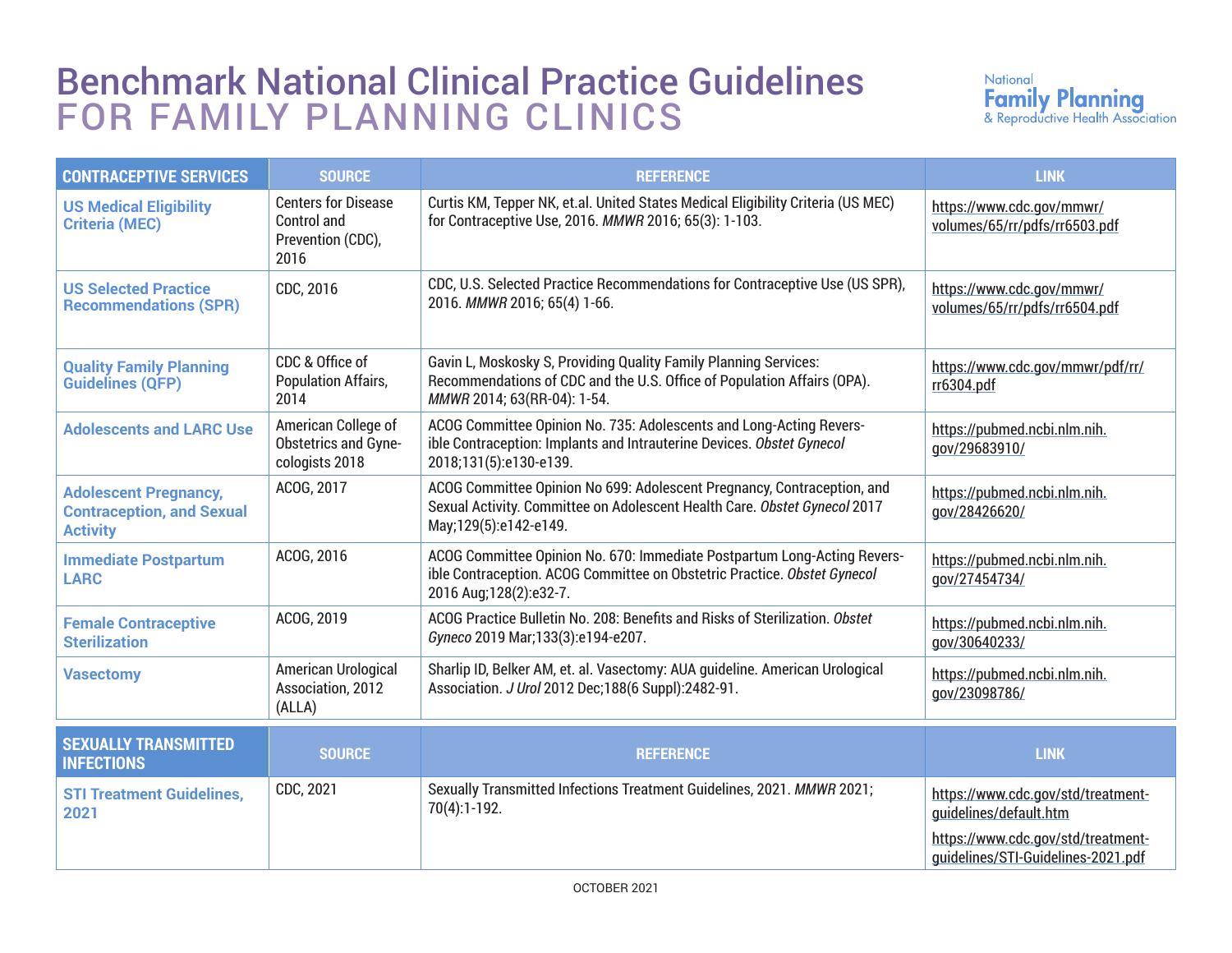| <b>SEXUALLY TRANSMITTED</b><br><b>INFECTIONS</b>                                                   | <b>SOURCE</b>       | <b>REFERENCE</b>                                                                                                                                                                                  | <b>LINK</b>                                                                                             |
|----------------------------------------------------------------------------------------------------|---------------------|---------------------------------------------------------------------------------------------------------------------------------------------------------------------------------------------------|---------------------------------------------------------------------------------------------------------|
| <b>Taking a Sexual History</b>                                                                     | CDC, 2021           | CDC. A Guide to Taking a Sexual History. 2005. (Updated 2020).                                                                                                                                    | https://www.cdc.gov/std/treatment/<br>sexualhistory.htm                                                 |
|                                                                                                    |                     |                                                                                                                                                                                                   | https://www.cdc.gov/std/treatment/<br>SexualHistory.pdf                                                 |
| <b>STD Quality Clinical</b><br><b>Services (QCS)</b>                                               | CDC, 2020           | Barrow RY, Ahmed F, et al. Recommendations for Providing Quality STD Clinical<br>Services, 2020. MMWR 2020;68(RR-5):1-20.                                                                         | https://www.cdc.gov/std/gcs/                                                                            |
|                                                                                                    |                     |                                                                                                                                                                                                   | https://www.cdc.gov/mmwr/<br>volumes/68/rr/pdfs/rr6805a1-H.pdf                                          |
| <b>CERVICAL CANCER</b><br><b>SCREENING, DIAGNOSIS</b><br><b>AND MANAGEMENT</b>                     | <b>SOURCE</b>       | <b>REFERENCE</b>                                                                                                                                                                                  | <b>LINK</b>                                                                                             |
| <b>Cervical Cancer Screening,</b><br><b>US Preventative Services</b><br><b>Task Force (USPSTF)</b> | <b>USPSTF, 2018</b> | Screening for Cervical Cancer: US Preventive Services Task Force<br>Recommendation Statement. JAMA 2018;320(7):674-686.                                                                           | https://pubmed.ncbi.nlm.nih.<br>gov/30140884/                                                           |
| <b>Cervical Cancer Screening,</b><br><b>ACOG</b>                                                   | ACOG 2016           | ACOG, Practice Bulletin No. 168 Summary: Cervical Cancer Screening and<br>Prevention. Obstet Gynecol 2016 Oct; 128(4): e111-e130.                                                                 | https://pubmed.ncbi.nlm.nih.<br>gov/27661651/                                                           |
| <b>Cervical Cancer Screening,</b><br><b>American Cancer Society</b><br>(ACS)                       | <b>ACS 2020</b>     | Frontham E, et.al. Cervical cancer screening for individuals at average risk:<br>2020 quideline update from the American Cancer Society. CA Cancer J Clin 2020<br>Sep;70(5):321-346.              | https://pubmed.ncbi.nlm.nih.<br>gov/32729638/                                                           |
| <b>Management of Abnormal</b><br><b>Results</b>                                                    | <b>ASCCP, 2020</b>  | Perkins RB, et. al. 2019 ASCCP Risk-Based Management Consensus Guidelines<br>for Abnormal Cervical Cancer Screening Tests and Cancer Precursors. Low<br>Genit Tract Dis 2020 Apr; 24(2): 102-131. | https://pubmed.ncbi.nlm.nih.<br>gov/32243307/                                                           |
| <b>HPV Vaccination</b>                                                                             | CDC, 2019           | Meites E, Szilagyi PG, et.al. HPV Vaccination for Adults: Updated<br>Recommendations of the Advisory Committee on Immunization Practices.<br>MMWR 2019 68(32):698-702.                            | https://pubmed.ncbi.nlm.nih.<br>gov/31415491/                                                           |
| <b>BREAST CANCER</b><br><b>SCREENING, DIAGNOSIS AND</b><br><b>MANAGEMENT</b>                       | <b>SOURCE</b>       | <b>REFERENCE</b>                                                                                                                                                                                  | <b>LINK</b>                                                                                             |
| <b>Breast Cancer Screening,</b><br><b>USPSTF</b>                                                   | <b>USPSTF, 2016</b> | Siu AL, USPSTF, Screening for breast cancer: USPSTF recommendation<br>statement. Ann Intern Med 2016; 164: 279-96.                                                                                | https://www.<br>uspreventiveservicestaskforce.org/<br>uspstf/recommendation/breast-<br>cancer-screening |
| <b>Breast Cancer Screening,</b><br><b>ACOG</b>                                                     | ACOG, 2017          | ACOG, Practice Bulletin No. 179: Breast Cancer Risk Assessment and Screening<br>in Average-risk Women. Obstet Gynecol 2017 Jul; 130(1): e1-e16.                                                   | www.ncbi.nlm.nih.gov/<br>pubmed/28644335                                                                |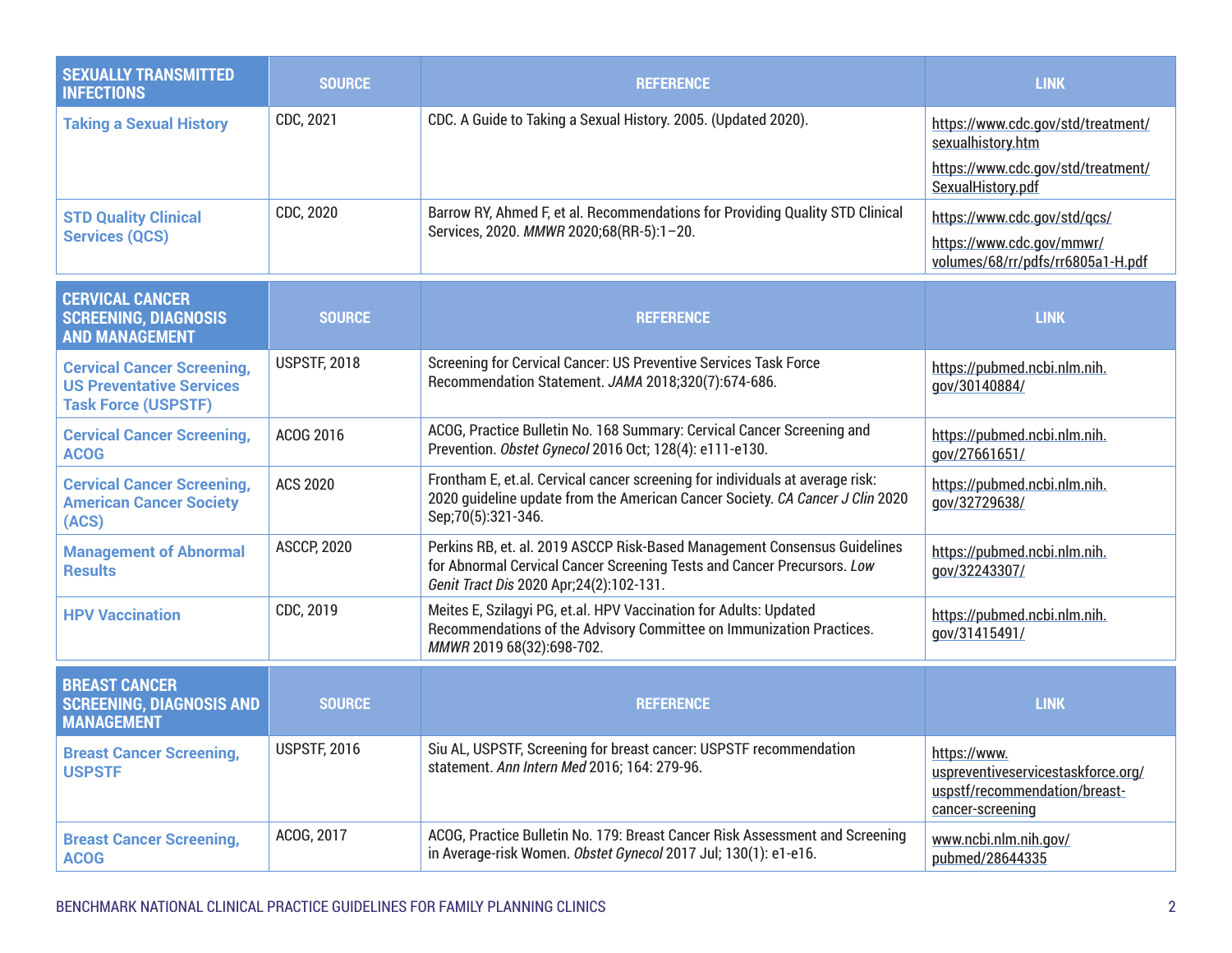| <b>BREAST CANCER</b><br><b>SCREENING, DIAGNOSIS AND</b><br><b>MANAGEMENT</b> | <b>SOURCE</b>                                                           | <b>REFERENCE</b>                                                                                                                                                                                                                          | <b>LINK</b>                                                                                                 |
|------------------------------------------------------------------------------|-------------------------------------------------------------------------|-------------------------------------------------------------------------------------------------------------------------------------------------------------------------------------------------------------------------------------------|-------------------------------------------------------------------------------------------------------------|
| <b>Breast Cancer Screening,</b><br><b>ACS</b>                                | ACS, 2015                                                               | Oeffinger KC, Fontham ET Breast Cancer Screening for Women at Average Risk:<br>2015 Guideline Update From the American Cancer Society. JAMA. 2015 Oct<br>20;314(15):1599-614.                                                             | https://pubmed.ncbi.nlm.nih.<br>gov/26501536/                                                               |
| <b>Breast Density</b><br><b>Guidelines</b>                                   | ACOG, 2016                                                              | ACOG, Committee Opinion No. 625 Management of Women with Dense Breasts<br>Diagnosed by Mammography. Obstet Gynecol 2015; 125: 750-1.                                                                                                      | https://pubmed.ncbi.nlm.nih.<br>gov/25730253/                                                               |
| <b>Management of Breast</b><br><b>Conditions</b>                             | ACOG, 2016                                                              | ACOG Practice Bulletin #164. Diagnosis and Management of Benign Breast<br>Disorders. Obstet Gynecol 2016;127 (6):e141-e156.                                                                                                               | https://pubmed.ncbi.nlm.nih.<br>gov/27214189/                                                               |
| <b>Diagnostic Algorithms</b>                                                 | CA Dept of Public<br>Health (CDPH), 2014                                | Cancer Detection Section, CDPH. Breast Cancer Diagnostic Algorithms for<br>Primary Care Providers (4th edition) 2011. (Updated 2014).                                                                                                     |                                                                                                             |
| <b>ACHIEVING PREGNANCY AND</b><br><b>INFERTILITY</b>                         | <b>SOURCE</b>                                                           | <b>REFERENCE</b>                                                                                                                                                                                                                          | <b>LINK</b>                                                                                                 |
| <b>Achieving Pregnancy</b>                                                   | <b>American Society</b><br>for Reproductive<br>Medicine (ASRM),<br>2017 | ASRM. Optimizing natural fertility: a committee opinion. Fertil Steril. 2017<br>Jan;107(1):52-58.                                                                                                                                         | https://pubmed.ncbi.nlm.nih.<br>gov/28228319/                                                               |
| <b>Basic Infertility Evaluation</b><br>(females)                             | <b>ASRM, 2015</b>                                                       | Practice Committee of ASRM. It Diagnostic evaluation of the infertile female: a<br>committee opinion. Fertil Steril 2015 Jun;103(6):e44-50.                                                                                               | https://pubmed.ncbi.nlm.nih.<br>gov/25936238/                                                               |
| <b>Basic Infertility Evaluation</b><br>(males)                               | <b>ASRM, 2015</b>                                                       | Practice Committee of ASRM. Diagnostic evaluation of the infertile male: a<br>committee opinion. Fertil Steril 2015 Mar;103(3):e18-25.                                                                                                    | https://pubmed.ncbi.nlm.nih.<br>gov/25597249/                                                               |
| <b>PRE-PREGNANCY CARE</b>                                                    | <b>SOURCE</b>                                                           | <b>REFERENCE</b>                                                                                                                                                                                                                          | <b>LINK</b>                                                                                                 |
| <b>Preconception Care</b>                                                    | CDC, 2006                                                               | Johnson K, Posner SF, Recommendations to improve preconception health and<br>health care--United States. A report of the CDC/ATSDR Preconception Care Work<br>Group and the Select Panel on Preconception Care. MMWR 2006 ;55(RR-6):1-23. | https://pubmed.ncbi.nlm.nih.<br>gov/16617292/<br>https://www.cdc.gov/mmwr/preview/<br>mmwrhtml/rr5506a1.htm |
| <b>Adult Vaccination Schedule</b>                                            | CDC, 2021                                                               | Freedman MS, Ault K, Bernstein H. Advisory Committee on Immunization<br>Practices Recommended Immunization Schedule for Adults Aged 19 Years or<br>Older - United States, 2021. MMWR 2021;70(6):193-196.                                  | https://pubmed.ncbi.nlm.nih.<br>gov/33571173/                                                               |
| THE WELL WOMAN VISIT                                                         | <b>SOURCE</b>                                                           | <b>REFERENCE</b>                                                                                                                                                                                                                          | <b>LINK</b>                                                                                                 |
| <b>Women's Preventive</b><br><b>Services Initiative (WPSI),</b><br>2019      | ACOG, 2019                                                              | Phipps MG, et al. Women's Preventive Services Initiative's Well-Woman Chart: A<br>Summary of Preventive Health Recommendations for Women. Obstet Gynecol<br>2019 Sep;134(3):465-469.                                                      | https://pubmed.ncbi.nlm.nih.<br>gov/31403594/                                                               |